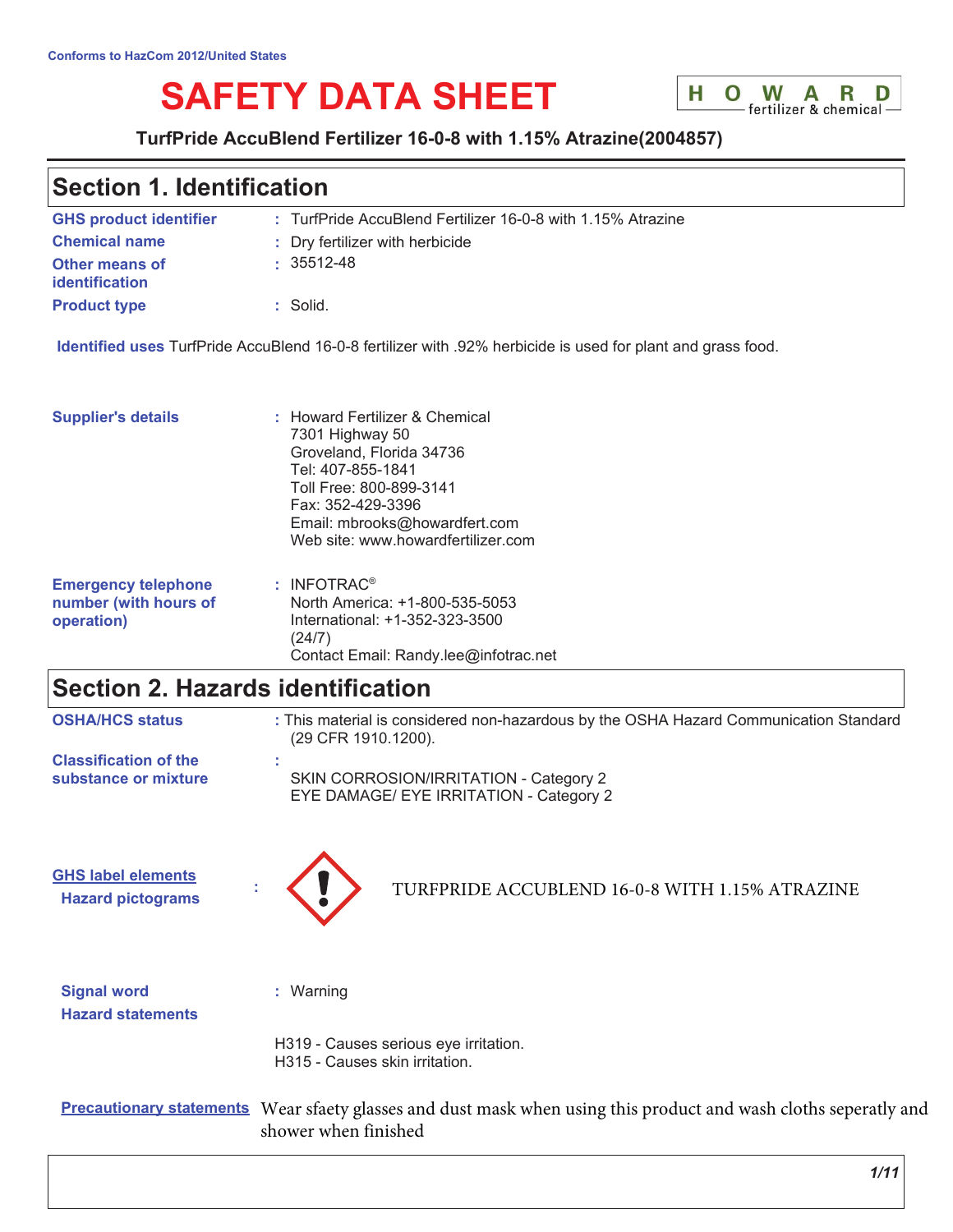# **Section 2. Hazards identification**

| <b>Prevention</b>                          | : P280 - Wear protective gloves. Wear eye or face protection.<br>P210 - Keep away from heat. - No smoking.<br>P220 - Keep away from clothing, incompatible materials and combustible materials.<br>P221 - Take any precaution to avoid mixing with combustibles and other incompatible<br>materials.<br>P273 - Avoid release to the environment.<br>P264 - Wash hands thoroughly after handling.                                                                                           |
|--------------------------------------------|--------------------------------------------------------------------------------------------------------------------------------------------------------------------------------------------------------------------------------------------------------------------------------------------------------------------------------------------------------------------------------------------------------------------------------------------------------------------------------------------|
| <b>Response</b>                            | : P391 - Collect spillage.<br>P302 + P352 + P362-2 + P363 - IF ON SKIN: Wash with plenty of soap and water. Take<br>off contaminated clothing. Wash contaminated clothing before reuse.<br>P332 + P313 - If skin irritation occurs: Get medical attention.<br>P305 + P351 + P338 - IF IN EYES: Rinse cautiously with water for several minutes.<br>Remove contact lenses, if present and easy to do. Continue rinsing.<br>P337 + P313 - If eye irritation persists: Get medical attention. |
| <b>Storage</b>                             | : Not applicable.                                                                                                                                                                                                                                                                                                                                                                                                                                                                          |
| <b>Disposal</b>                            | : P501 - Dispose of contents and container in accordance with all local, regional, national<br>and international regulations.                                                                                                                                                                                                                                                                                                                                                              |
| <b>Hazards not otherwise</b><br>classified | : None known.                                                                                                                                                                                                                                                                                                                                                                                                                                                                              |

# Section 3. Composition/information on ingredients

| <b>Substance/mixture</b>                | : Mixture                       |
|-----------------------------------------|---------------------------------|
| <b>Chemical name</b>                    | : Dry fertilizer with herbicide |
| <b>Other means of</b><br>identification | : Not available.                |

### **CAS number/other identifiers**

| <b>CAS number</b>   | : Not applicable. |
|---------------------|-------------------|
| <b>Product code</b> | : Not available.  |

| Ingredient name    | $\frac{9}{6}$ | <b>CAS number</b> |
|--------------------|---------------|-------------------|
| Sulfur             | $2 - 6$       | 7704-34-9         |
| Atrazine           | 1.15          | 1912-24-9         |
| muriate of potash  | 10-30         | 7447-40-7         |
| sulfate of ammonia | 10-30         | 7783-20-2         |

Any concentration shown as a range is to protect confidentiality or is due to batch variation.

There are no additional ingredients present which, within the current knowledge of the supplier and in the concentrations applicable, are classified as hazardous to health or the environment and hence require reporting in this section.

Occupational exposure limits, if available, are listed in Section 8.

# **Section 4. First aid measures**

| <b>Description of necessary first aid measures</b> |                                                                                                                                                                                                                                                                                                                                                                                                        |
|----------------------------------------------------|--------------------------------------------------------------------------------------------------------------------------------------------------------------------------------------------------------------------------------------------------------------------------------------------------------------------------------------------------------------------------------------------------------|
| Eye contact                                        | : Immediately flush eyes with plenty of water, occasionally lifting the upper and lower<br>eyelids. Check for and remove any contact lenses. Continue to rinse for at least 20<br>minutes. Get medical attention.                                                                                                                                                                                      |
| <b>Inhalation</b>                                  | : Remove victim to fresh air and keep at rest in a position comfortable for breathing. If not<br>breathing, if breathing is irregular or if respiratory arrest occurs, provide artificial<br>respiration or oxygen by trained personnel. It may be dangerous to the person providing<br>aid to give mouth-to-mouth resuscitation. Maintain an open airway. Get medical<br>attention if symptoms occur. |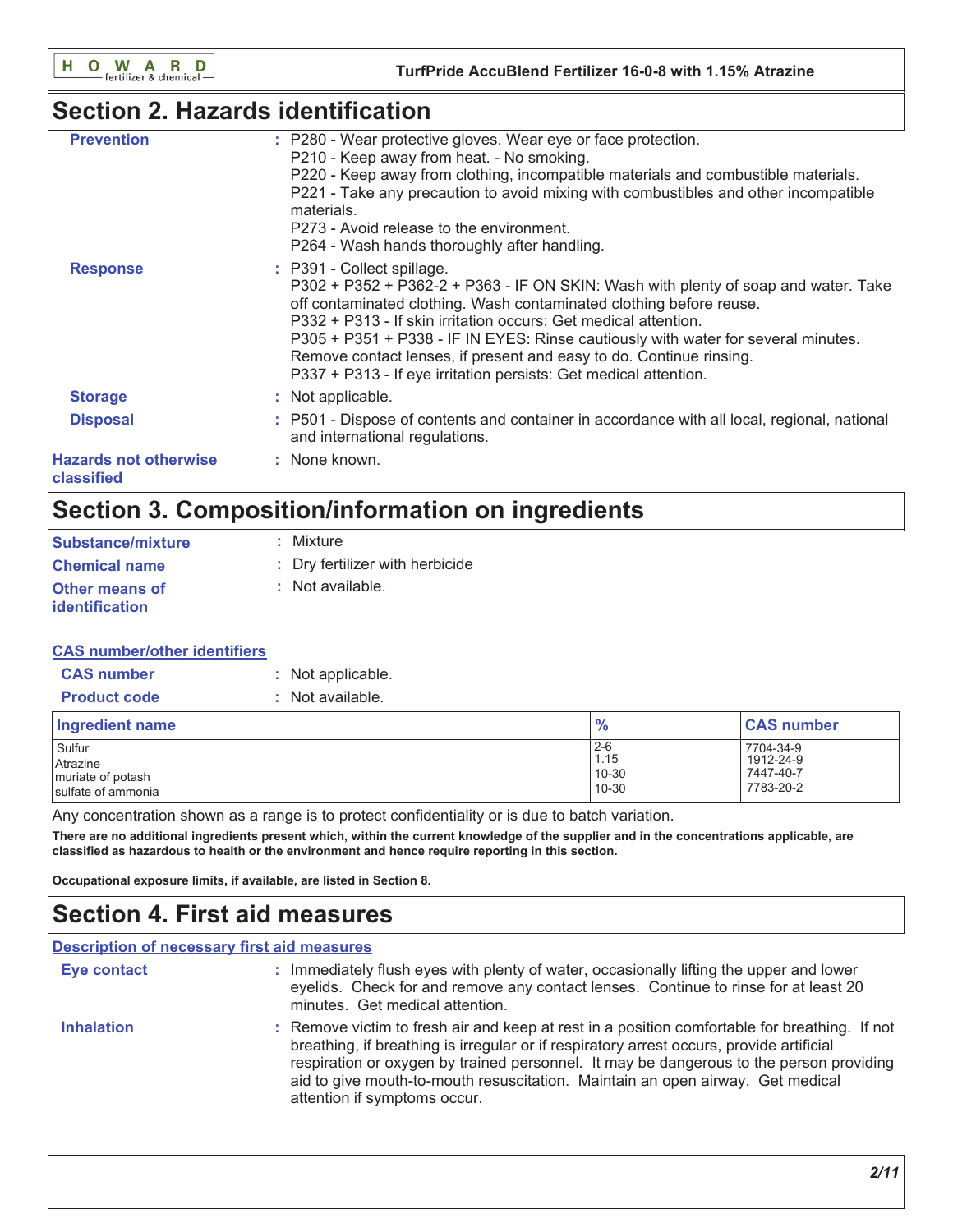### **Section 4. First aid measures**

| <b>Skin contact</b> | : Flush contaminated skin with plenty of water. Continue to rinse for at least 20 minutes. |
|---------------------|--------------------------------------------------------------------------------------------|
|                     | Get medical attention. Wash clothing before reuse. Clean shoes thoroughly before           |
|                     | reuse.                                                                                     |

**Ingestion** : Wash out mouth with water. If material has been swallowed and the exposed person is conscious, give small quantities of water to drink. Stop if the exposed person feels sick as vomiting may be dangerous. Do not induce vomiting unless directed to do so by medical personnel. If vomiting occurs, the head should be kept low so that vomit does not enter the lungs. Get medical attention if adverse health effects persist or are severe. Never give anything by mouth to an unconscious person. Get medical attention if symptoms occur.

| Most important symptoms/effects, acute and delayed |                                                                                                                                                                               |
|----------------------------------------------------|-------------------------------------------------------------------------------------------------------------------------------------------------------------------------------|
| <b>Potential acute health effects</b>              |                                                                                                                                                                               |
| <b>Eye contact</b>                                 | : Causes serious eye irritation.                                                                                                                                              |
| <b>Inhalation</b>                                  | : Exposure to decomposition products may cause a health hazard. Serious effects may<br>be delayed following exposure.                                                         |
| <b>Skin contact</b>                                | : Causes skin irritation.                                                                                                                                                     |
| <b>Ingestion</b>                                   | : Irritating to mouth, throat and stomach.                                                                                                                                    |
| Over-exposure signs/symptoms                       |                                                                                                                                                                               |
| <b>Eye contact</b>                                 | : Adverse symptoms may include the following:<br>pain or irritation<br>watering<br>redness                                                                                    |
| <b>Inhalation</b>                                  | : No known significant effects or critical hazards.                                                                                                                           |
| <b>Skin contact</b>                                | : Adverse symptoms may include the following:<br>irritation<br>redness                                                                                                        |
| <b>Ingestion</b>                                   | : No known significant effects or critical hazards.                                                                                                                           |
|                                                    | Indication of immediate medical attention and special treatment needed, if necessary                                                                                          |
| <b>Notes to physician</b>                          | : In case of inhalation of decomposition products in a fire, symptoms may be delayed.<br>The exposed person may need to be kept under medical surveillance for 48 hours.      |
| <b>Specific treatments</b>                         | : No specific treatment.                                                                                                                                                      |
| <b>Protection of first-aiders</b>                  | : No action shall be taken involving any personal risk or without suitable training. It may<br>be dangerous to the person providing aid to give mouth-to-mouth resuscitation. |

See toxicological information (Section 11)

# **Section 5. Fire-fighting measures**

| <b>Extinguishing media</b>                           |                                                                                                                                                                                                                                                          |
|------------------------------------------------------|----------------------------------------------------------------------------------------------------------------------------------------------------------------------------------------------------------------------------------------------------------|
| <b>Suitable extinguishing</b><br>media               | : Use an extinguishing agent suitable for the surrounding fire.                                                                                                                                                                                          |
| Unsuitable extinguishing<br>media                    | None known.                                                                                                                                                                                                                                              |
| <b>Specific hazards arising</b><br>from the chemical | : This material is very toxic to aguatic life. This material is toxic to aguatic life with long<br>lasting effects. Fire water contaminated with this material must be contained and<br>prevented from being discharged to any waterway, sewer or drain. |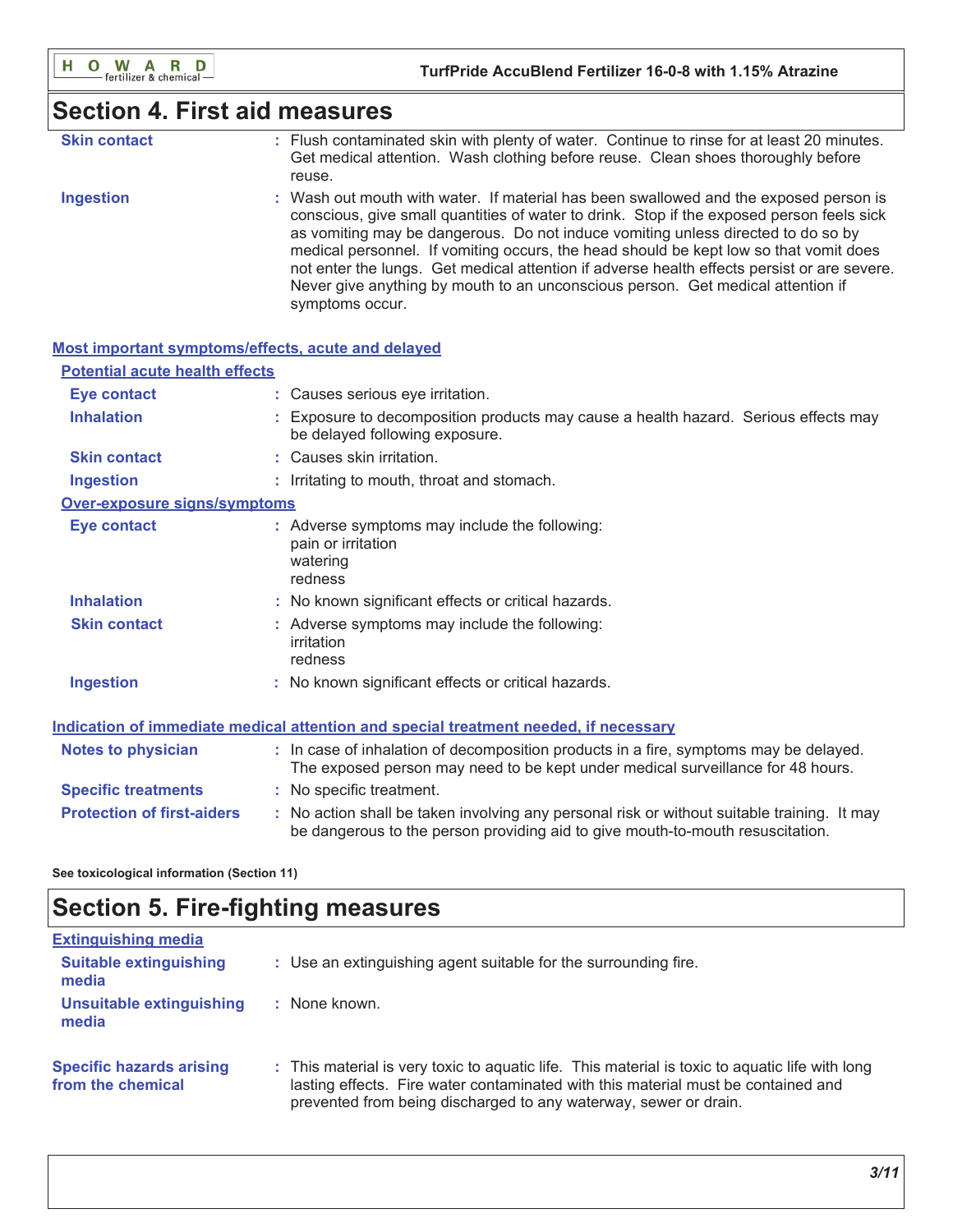O W A R D H.

### **Section 5. Fire-fighting measures**

| <b>Hazardous thermal</b><br>decomposition products | Decomposition products may include the following materials:<br>carbon dioxide<br>carbon monoxide<br>nitrogen oxides<br>Sulfur oxides<br>metal oxide/oxides |
|----------------------------------------------------|------------------------------------------------------------------------------------------------------------------------------------------------------------|
| <b>Special protective actions</b>                  | : Move containers from fire area if this can be done without risk. Use water spray to keep                                                                 |
| for fire-fighters                                  | fire-exposed containers cool.                                                                                                                              |
| <b>Special protective</b>                          | : Fire-fighters should wear appropriate protective equipment and self-contained breathing                                                                  |
| equipment for fire-fighters                        | apparatus (SCBA) with a full face-piece operated in positive pressure mode.                                                                                |

### **Section 6. Accidental release measures**

### Personal precautions, protective equipment and emergency procedures

| For non-emergency<br>personnel   | : Keep unnecessary and unprotected personnel from entering. Do not touch or walk<br>through spilled material. Shut off all ignition sources. No flares, smoking or flames in<br>hazard area. Provide adequate ventilation. Wear appropriate respirator when<br>ventilation is inadequate. Put on appropriate personal protective equipment.       |
|----------------------------------|---------------------------------------------------------------------------------------------------------------------------------------------------------------------------------------------------------------------------------------------------------------------------------------------------------------------------------------------------|
| For emergency responders :       | If specialized clothing is required to deal with the spillage, take note of any information in<br>Section 8 on suitable and unsuitable materials. See also the information in "For non-<br>emergency personnel".                                                                                                                                  |
| <b>Environmental precautions</b> | : Avoid dispersal of spilled material and runoff and contact with soil, waterways, drains<br>and sewers. Inform the relevant authorities if the product has caused environmental<br>pollution (sewers, waterways, soil or air). Water polluting material. May be harmful to<br>the environment if released in large quantities. Collect spillage. |

### Methods and materials for containment and cleaning up

: Move containers from spill area. Use spark-proof tools and explosion-proof equipment. **Spill** Approach release from upwind. Prevent entry into sewers, water courses, basements or confined areas. Avoid dust generation. Do not dry sweep. Vacuum dust with equipment fitted with a HEPA filter and place in a closed, labeled waste container. Dispose of via a licensed waste disposal contractor. Note: see Section 1 for emergency contact information and Section 13 for waste disposal.

# **Section 7. Handling and storage**

### **Precautions for safe handling**

| <b>Protective measures</b>                       | : Put on appropriate personal protective equipment (see Section 8). Do not ingest. Avoid<br>contact with eyes, skin and clothing. Avoid release to the environment. Keep in the<br>original container or an approved alternative made from a compatible material, kept<br>tightly closed when not in use. Keep away from clothing, incompatible materials and<br>combustible materials. Keep away from heat. Empty containers retain product residue<br>and can be hazardous. Do not reuse container. |
|--------------------------------------------------|-------------------------------------------------------------------------------------------------------------------------------------------------------------------------------------------------------------------------------------------------------------------------------------------------------------------------------------------------------------------------------------------------------------------------------------------------------------------------------------------------------|
| <b>Advice on general</b><br>occupational hygiene | : Eating, drinking and smoking should be prohibited in areas where this material is<br>handled, stored and processed. Workers should wash hands and face before eating,<br>drinking and smoking. See also Section 8 for additional information on hygiene<br>measures.                                                                                                                                                                                                                                |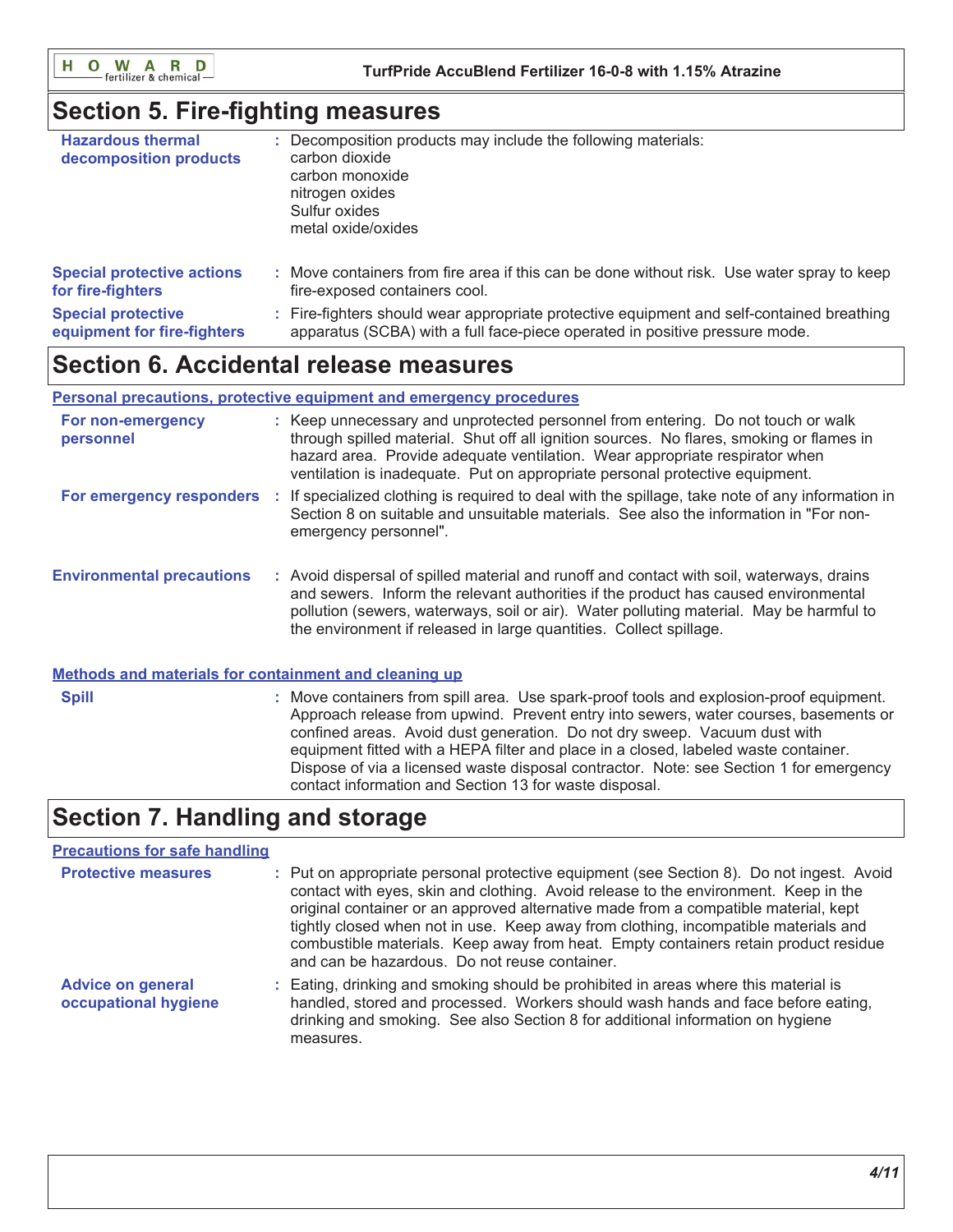

# **Section 7. Handling and storage**

| <b>Conditions for safe storage,</b> | Store in accordance with local regulations. Store in original container protected from    |
|-------------------------------------|-------------------------------------------------------------------------------------------|
| including any                       | direct sunlight in a dry, cool and well-ventilated area, away from incompatible materials |
| <i>incompatibilities</i>            | (see Section 10) and food and drink. Separate from reducing agents and combustible        |
|                                     | materials. Keep container tightly closed and sealed until ready for use. Containers that  |
|                                     | have been opened must be carefully resealed and kept upright to prevent leakage. Do       |
|                                     | not store in unlabeled containers. Use appropriate containment to avoid environmental     |
|                                     | contamination.                                                                            |

# Section 8. Exposure controls/personal protection

### **Control parameters**

### **Occupational exposure limits**

| Ingredient name | <b>Exposure limits</b>                                                                                                                                                                      |
|-----------------|---------------------------------------------------------------------------------------------------------------------------------------------------------------------------------------------|
| Sulfur          | <b>ACGIH TLV (United States).</b><br>TWA: 10 mg/m <sup>3</sup> 8 hours. Form: Nuisance dust.<br><b>OSHA PEL (United States).</b><br>TWA: 15 mg/m <sup>3</sup> 8 hours. Form: Nuisance dust. |

| <b>Appropriate engineering</b><br><b>controls</b> | : Good general ventilation should be sufficient to control worker exposure to airborne<br>contaminants.                                                        |
|---------------------------------------------------|----------------------------------------------------------------------------------------------------------------------------------------------------------------|
| <b>Environmental exposure</b><br><b>controls</b>  | Emissions from ventilation or work process equipment should be checked to ensure<br>they comply with the requirements of environmental protection legislation. |

| Individual protection measures |  |
|--------------------------------|--|
|                                |  |

| <b>Hygiene measures</b>       | : Wash hands, forearms and face thoroughly after handling chemical products, before<br>eating, smoking and using the lavatory and at the end of the working period.<br>Appropriate techniques should be used to remove potentially contaminated clothing.<br>Wash contaminated clothing before reusing. Ensure that eyewash stations and safety<br>showers are close to the workstation location. |  |  |  |
|-------------------------------|---------------------------------------------------------------------------------------------------------------------------------------------------------------------------------------------------------------------------------------------------------------------------------------------------------------------------------------------------------------------------------------------------|--|--|--|
| <b>Eye/face protection</b>    | : Safety eyewear complying with an approved standard should be used when a risk<br>assessment indicates this is necessary to avoid exposure to liquid splashes, mists,<br>gases or dusts. If contact is possible, the following protection should be worn, unless<br>the assessment indicates a higher degree of protection: chemical splash goggles.                                             |  |  |  |
| <b>Skin protection</b>        |                                                                                                                                                                                                                                                                                                                                                                                                   |  |  |  |
| <b>Hand protection</b>        | : Chemical-resistant, impervious gloves complying with an approved standard should be<br>worn at all times when handling chemical products if a risk assessment indicates this is<br>necessary.                                                                                                                                                                                                   |  |  |  |
| <b>Body protection</b>        | : Personal protective equipment for the body should be selected based on the task being<br>performed and the risks involved and should be approved by a specialist before<br>handling this product.                                                                                                                                                                                               |  |  |  |
| <b>Other skin protection</b>  | : Appropriate footwear and any additional skin protection measures should be selected<br>based on the task being performed and the risks involved and should be approved by a<br>specialist before handling this product.                                                                                                                                                                         |  |  |  |
| <b>Respiratory protection</b> | : Use a properly fitted, particulate filter respirator complying with an approved standard if<br>a risk assessment indicates this is necessary. Respirator selection must be based on<br>known or anticipated exposure levels, the hazards of the product and the safe working<br>limits of the selected respirator.                                                                              |  |  |  |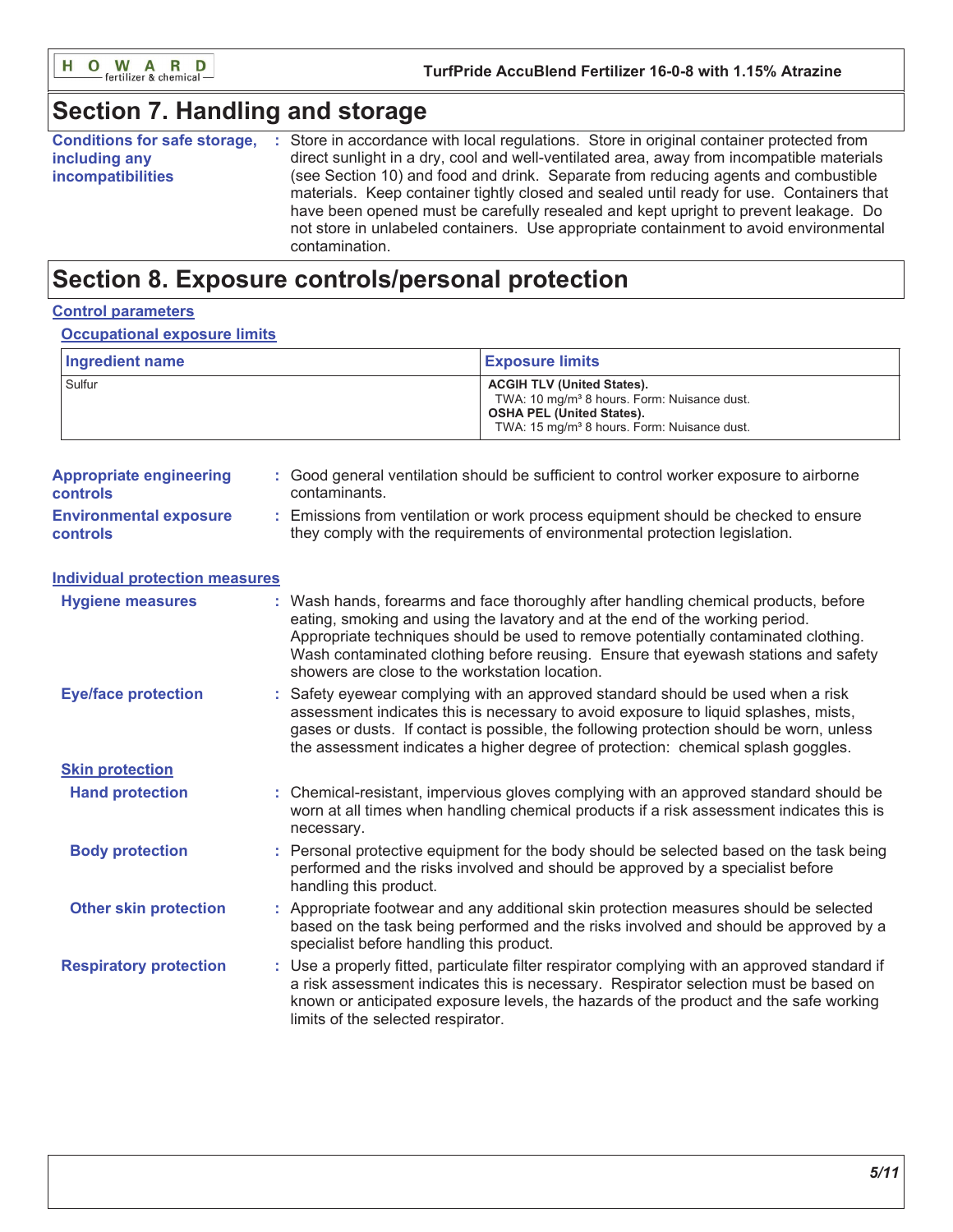# Section 9. Physical and chemical properties

### **Appearance**

| <b>Physical state</b>                             | : Solid. [Granular.]                                                          |
|---------------------------------------------------|-------------------------------------------------------------------------------|
| <b>Color</b>                                      | Brownish to multicolor.                                                       |
| <b>Odor</b>                                       | Ammonia. [Slight]                                                             |
| <b>Odor threshold</b>                             | Not available.                                                                |
| рH                                                | 6.8 [Conc. (% w/w): 1%]                                                       |
| <b>Melting point</b>                              | Not available.                                                                |
| <b>Boiling point</b>                              | : Not available.                                                              |
| <b>Flash point</b>                                | : Not available.                                                              |
| <b>Evaporation rate</b>                           | : Not available.                                                              |
| <b>Flammability (solid, gas)</b>                  | : Not available.                                                              |
| Lower and upper explosive<br>(flammable) limits   | : Not available.                                                              |
| <b>Vapor pressure</b>                             | : Not available.                                                              |
| <b>Vapor density</b>                              | : Not available.                                                              |
| <b>Relative density</b>                           | Not available.                                                                |
| <b>Solubility</b>                                 | : Very slightly soluble in the following materials: cold water and hot water. |
| <b>Partition coefficient: n-</b><br>octanol/water | : Not available.                                                              |
| <b>Auto-ignition temperature</b>                  | : Not available.                                                              |
| <b>Decomposition temperature</b>                  | : Not available.                                                              |
| <b>Viscosity</b>                                  | Not available.                                                                |
| <b>Volatility</b>                                 | Not available.                                                                |

# Section 10. Stability and reactivity

| <b>Reactivity</b>                                   | : No specific test data related to reactivity available for this product or its ingredients.                                                                                                                                                              |
|-----------------------------------------------------|-----------------------------------------------------------------------------------------------------------------------------------------------------------------------------------------------------------------------------------------------------------|
| <b>Chemical stability</b>                           | : The product is stable.                                                                                                                                                                                                                                  |
| <b>Possibility of hazardous</b><br><b>reactions</b> | : Hazardous reactions or instability may occur under certain conditions of storage or use.<br>Conditions may include the following:<br>contact with combustible materials<br>Reactions may include the following:<br>risk of causing or intensifying fire |
| <b>Conditions to avoid</b>                          | : No specific data.                                                                                                                                                                                                                                       |
| <b>Incompatible materials</b>                       | : Reactive or incompatible with the following materials: oxidizing materials, acids and<br>alkalis.                                                                                                                                                       |
| <b>Hazardous decomposition</b><br>products          | : Under normal conditions of storage and use, hazardous decomposition products should<br>not be produced.                                                                                                                                                 |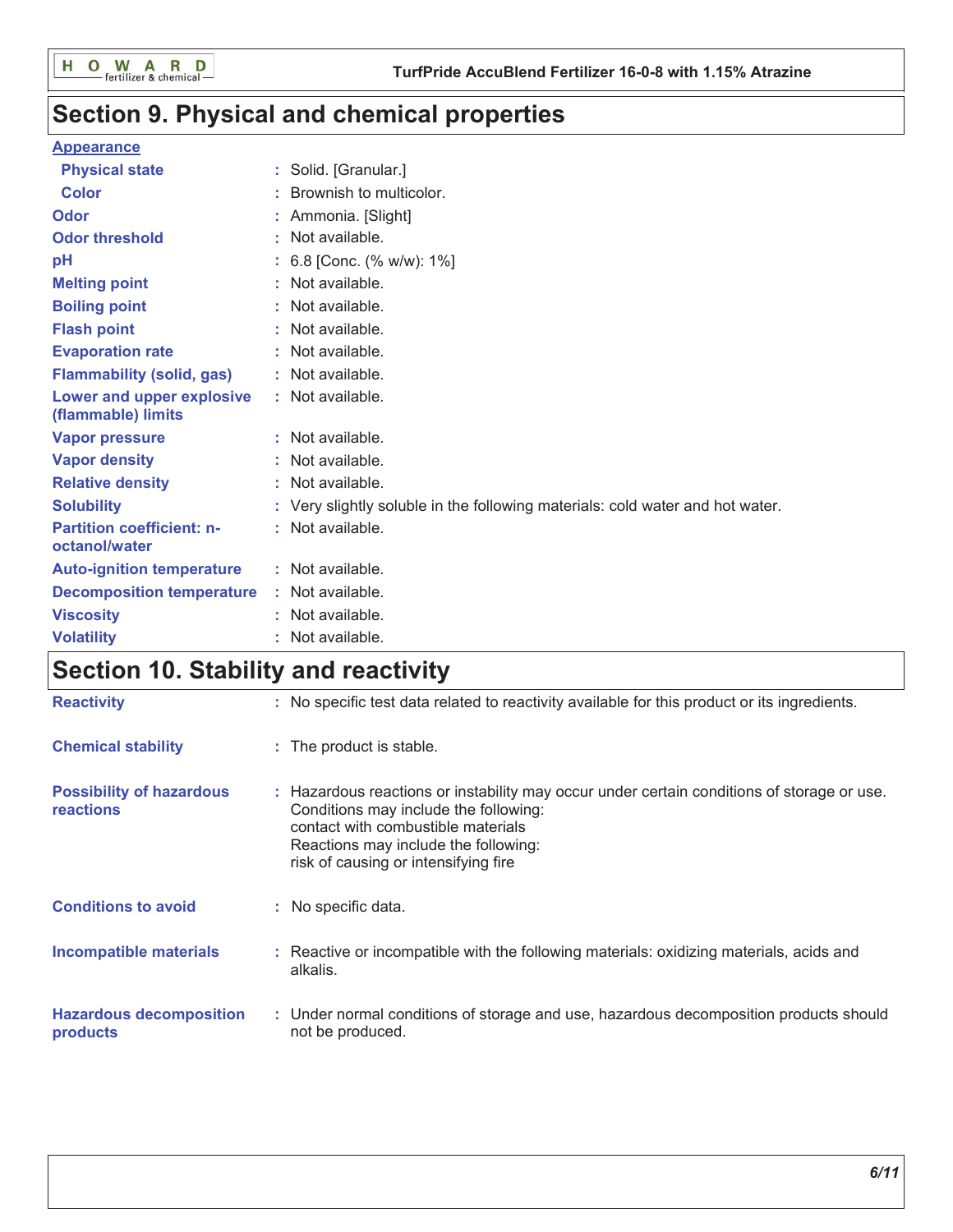# **Section 11. Toxicological information**

### Information on toxicological effects

### **Acute toxicity**

| <b>Product/ingredient name</b>                                                           | <b>Result</b>                                                                                                         |                                  | <b>Species</b> |              | <b>Dose</b>     |              | <b>Exposure</b>    |  |  |
|------------------------------------------------------------------------------------------|-----------------------------------------------------------------------------------------------------------------------|----------------------------------|----------------|--------------|-----------------|--------------|--------------------|--|--|
| Atrazine                                                                                 | LD50 Oral                                                                                                             |                                  | Rat            |              |                 | >2,000 mg/kg |                    |  |  |
| <b>Irritation/Corrosion</b>                                                              |                                                                                                                       |                                  |                |              |                 |              |                    |  |  |
| <b>Product/ingredient name</b>                                                           | <b>Result</b>                                                                                                         | <b>Species</b>                   |                | <b>Score</b> | <b>Exposure</b> |              | <b>Observation</b> |  |  |
| Atrazine                                                                                 | non-irritating                                                                                                        | Rabbit                           |                |              |                 |              |                    |  |  |
| <b>Sensitization</b>                                                                     |                                                                                                                       |                                  |                |              |                 |              |                    |  |  |
| There is no data available.                                                              |                                                                                                                       |                                  |                |              |                 |              |                    |  |  |
| <b>Carcinogenicity</b>                                                                   |                                                                                                                       |                                  |                |              |                 |              |                    |  |  |
| There is no data available.                                                              |                                                                                                                       |                                  |                |              |                 |              |                    |  |  |
|                                                                                          | Specific target organ toxicity (single exposure)                                                                      |                                  |                |              |                 |              |                    |  |  |
| There is no data available.                                                              |                                                                                                                       |                                  |                |              |                 |              |                    |  |  |
| <b>Specific target organ toxicity (repeated exposure)</b>                                |                                                                                                                       |                                  |                |              |                 |              |                    |  |  |
| There is no data available.                                                              |                                                                                                                       |                                  |                |              |                 |              |                    |  |  |
| <b>Aspiration hazard</b>                                                                 |                                                                                                                       |                                  |                |              |                 |              |                    |  |  |
| There is no data available.                                                              |                                                                                                                       |                                  |                |              |                 |              |                    |  |  |
| <b>Information on the likely</b><br>routes of exposure                                   | : Dermal contact. Eye contact. Inhalation. Ingestion.                                                                 |                                  |                |              |                 |              |                    |  |  |
| <b>Potential acute health effects</b>                                                    |                                                                                                                       |                                  |                |              |                 |              |                    |  |  |
| <b>Eye contact</b>                                                                       |                                                                                                                       | : Causes serious eye irritation. |                |              |                 |              |                    |  |  |
| <b>Inhalation</b>                                                                        | : Exposure to decomposition products may cause a health hazard. Serious effects may<br>be delayed following exposure. |                                  |                |              |                 |              |                    |  |  |
| <b>Skin contact</b>                                                                      | : Causes skin irritation.                                                                                             |                                  |                |              |                 |              |                    |  |  |
| <b>Ingestion</b>                                                                         | : Irritating to mouth, throat and stomach.                                                                            |                                  |                |              |                 |              |                    |  |  |
| <b>Symptoms related to the physical, chemical and toxicological characteristics</b>      |                                                                                                                       |                                  |                |              |                 |              |                    |  |  |
| <b>Eye contact</b>                                                                       | : Adverse symptoms may include the following:<br>pain or irritation<br>watering<br>redness                            |                                  |                |              |                 |              |                    |  |  |
| <b>Inhalation</b>                                                                        | : No known significant effects or critical hazards.                                                                   |                                  |                |              |                 |              |                    |  |  |
| <b>Skin contact</b>                                                                      | : Adverse symptoms may include the following:<br>irritation<br>redness                                                |                                  |                |              |                 |              |                    |  |  |
| <b>Ingestion</b>                                                                         | : No known significant effects or critical hazards.                                                                   |                                  |                |              |                 |              |                    |  |  |
| Delayed and immediate effects and also chronic effects from short and long term exposure |                                                                                                                       |                                  |                |              |                 |              |                    |  |  |
| <b>Short term exposure</b>                                                               |                                                                                                                       |                                  |                |              |                 |              |                    |  |  |
| <b>Potential immediate</b><br>effects                                                    | : No known significant effects or critical hazards.                                                                   |                                  |                |              |                 |              |                    |  |  |
| <b>Potential delayed effects</b>                                                         | : No known significant effects or critical hazards.                                                                   |                                  |                |              |                 |              |                    |  |  |
| Long term exposure                                                                       |                                                                                                                       |                                  |                |              |                 |              |                    |  |  |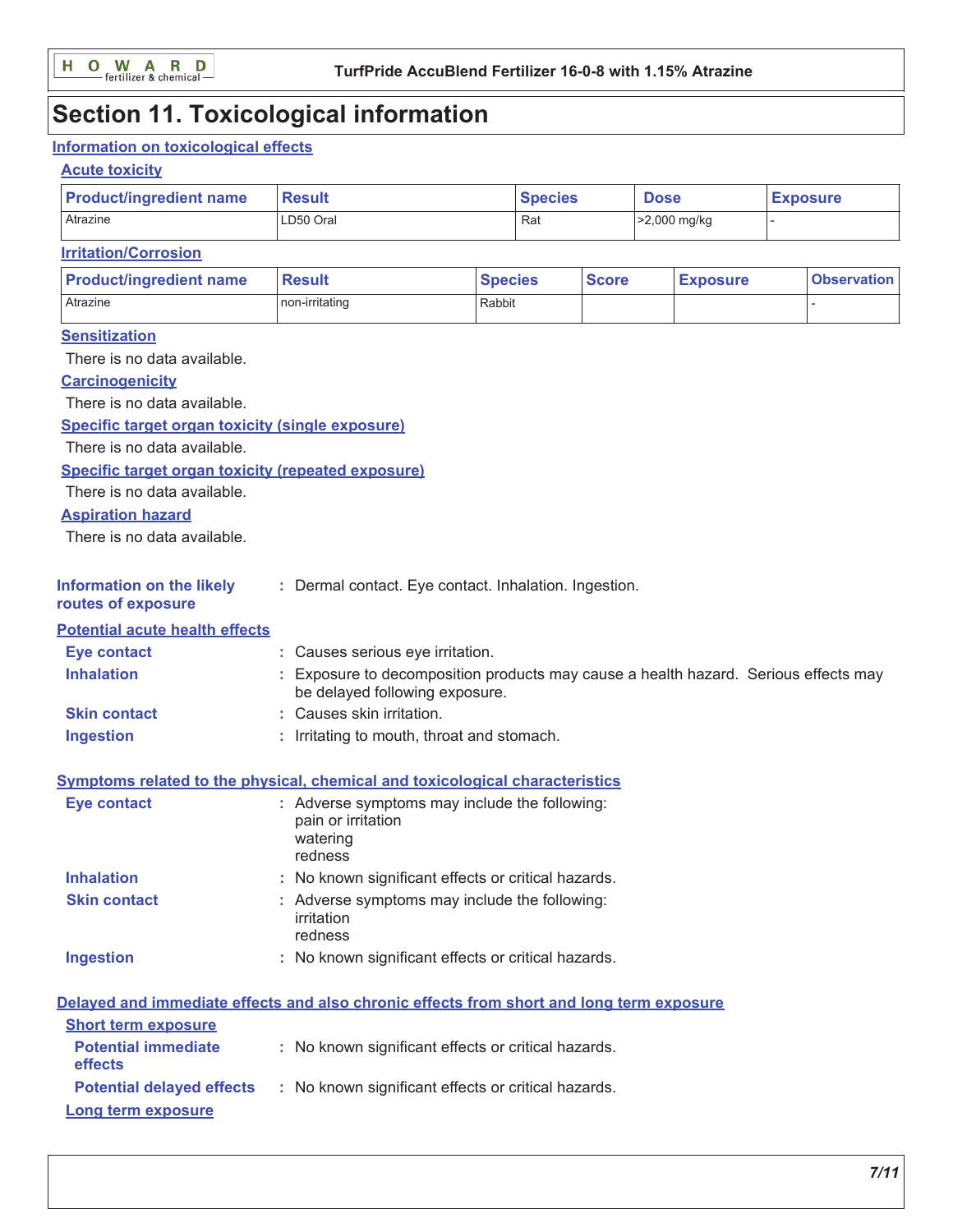# Section 11. Toxicological information

| <b>Potential immediate</b><br>effects   | : No known significant effects or critical hazards. |
|-----------------------------------------|-----------------------------------------------------|
| <b>Potential delayed effects</b>        | : No known significant effects or critical hazards. |
| <b>Potential chronic health effects</b> |                                                     |
| <b>General</b>                          | : No known significant effects or critical hazards. |
| <b>Carcinogenicity</b>                  | : No known significant effects or critical hazards. |
| <b>Mutagenicity</b>                     | : No known significant effects or critical hazards. |
| <b>Teratogenicity</b>                   | : No known significant effects or critical hazards. |
| <b>Developmental effects</b>            | : No known significant effects or critical hazards. |
| <b>Fertility effects</b>                | : No known significant effects or critical hazards. |

### **Numerical measures of toxicity**

### **Acute toxicity estimates**

| <b>Route</b> | <b>ATE value</b> |
|--------------|------------------|
| Oral         | >5,000 mg/kg     |

# **Section 12. Ecological information**

### **Toxicity**

| <b>Product/ingredient name</b>                                                                              | <b>Result</b>                                                                                                                                                                                                                                                                                                                                                         | <b>Species</b>                                                                                                                                                                                                                                                                                                                                                                                                                                                                    | <b>Exposure</b>                                                                                                   |
|-------------------------------------------------------------------------------------------------------------|-----------------------------------------------------------------------------------------------------------------------------------------------------------------------------------------------------------------------------------------------------------------------------------------------------------------------------------------------------------------------|-----------------------------------------------------------------------------------------------------------------------------------------------------------------------------------------------------------------------------------------------------------------------------------------------------------------------------------------------------------------------------------------------------------------------------------------------------------------------------------|-------------------------------------------------------------------------------------------------------------------|
| Sulfur<br>Atrazine<br>sumter sludge<br>muriate of poatdh<br>diafill<br>ag sorb<br>sulfate of potash<br>urea | Acute LC50 4.5 ppm Fresh water<br>Chronic NOEC >6 mg/L Fresh water<br>Acute EC50 0.042 mg/L Fresh water<br>Acute LC50 4 µg/L Fresh water<br>Acute LC50 21.8 µg/L Fresh water<br>Acute LC50 2.36 µg/L Fresh water<br>Chronic NOEC 0.005 mg/L Fresh water<br>Chronic NOEC 45 µg/L Marine water<br>Chronic NOEC 1.7 mg/L Fresh water<br>Chronic NOEC 26 µg/L Fresh water | Fish - Oncorhynchus mykiss<br>Crustaceans - Cladocera<br>Algae - Pseudokirchneriella subcapitata -<br>Exponential growth phase<br>Crustaceans - Mesocyclops hyalinus -<br>Adult<br>Daphnia - Daphnia magna - Neonate<br>Fish - Cirrhinus mrigala<br>Algae - Pseudokirchneriella subcapitata -<br>Exponential growth phase<br>Crustaceans - Acanthomysis costata -<br>Juvenile (Fledgling, Hatchling, Weanling)<br>Daphnia - Daphnia magna - Neonate<br>Fish - Jordanella floridae | 96 hours<br>21 days<br>72 hours<br>48 hours<br>48 hours<br>96 hours<br>72 hours<br>21 days<br>21 days<br>100 days |

### **Persistence and degradability**

There is no data available.

### **Bioaccumulative potential**

| <b>Product/ingredient name</b>                                                     | $LogP_{ow}$                                         | <b>BCF</b> | <b>Potential</b> |
|------------------------------------------------------------------------------------|-----------------------------------------------------|------------|------------------|
|                                                                                    |                                                     |            |                  |
| <b>Mobility in soil</b><br><b>Soil/water partition</b><br><b>coefficient (Koc)</b> | : There is no data available.                       |            |                  |
| <b>Other adverse effects</b>                                                       | : No known significant effects or critical hazards. |            |                  |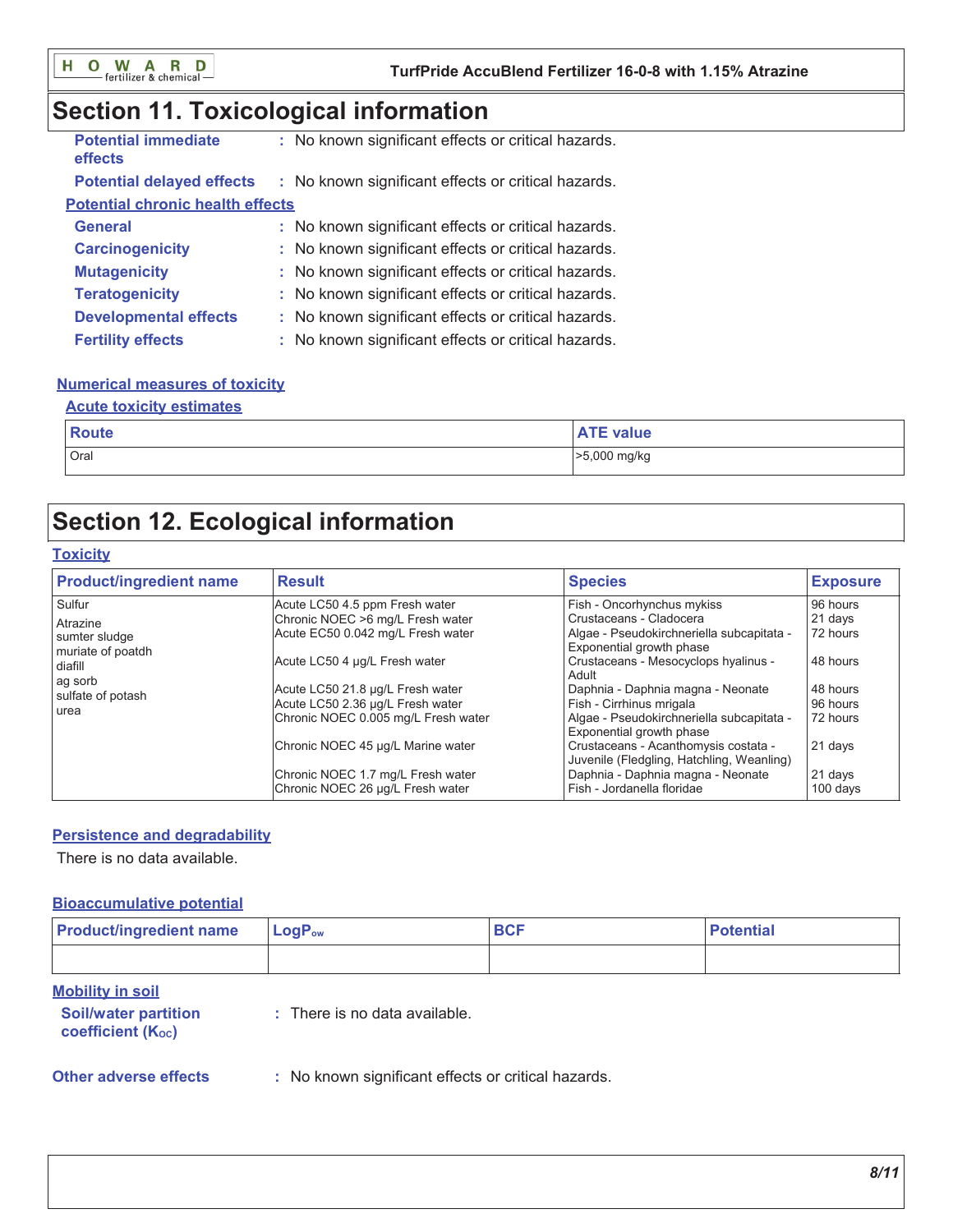

## **Section 13. Disposal considerations**

**Disposal methods** 

: The generation of waste should be avoided or minimized wherever possible. Disposal of this product, solutions and any by-products should comply with the requirements of environmental protection and waste disposal legislation and any regional local authority requirements. Dispose of surplus and non-recyclable products via a licensed waste disposal contractor. Waste should not be disposed of untreated to the sewer unless fully compliant with the requirements of all authorities with jurisdiction. Waste packaging should be recycled. Incineration or landfill should only be considered when recycling is not feasible. This material and its container must be disposed of in a safe way. Care should be taken when handling empty containers that have not been cleaned or rinsed out. Empty containers or liners may retain some product residues. Avoid dispersal of spilled material and runoff and contact with soil, waterways, drains and sewers.

## **Section 14. Transport information**

|                                      | <b>DOT Classification</b> | <b>IMDG</b>       | <b>IATA</b>       |
|--------------------------------------|---------------------------|-------------------|-------------------|
| <b>UN number</b>                     |                           |                   |                   |
| <b>UN proper</b><br>shipping name    | NON-DOT regulated         | NON-DOT regulated | NON-DOT regulated |
| <b>Transport</b><br>hazard class(es) |                           |                   |                   |
| <b>Packing group</b>                 |                           |                   |                   |
| <b>Environmental</b><br>hazards      | No                        | No.               | No.               |
| <b>Additional</b><br>information     |                           |                   |                   |

**AERG:** 

Special precautions for user : Transport within user's premises: always transport in closed containers that are upright and secure. Ensure that persons transporting the product know what to do in the event of an accident or spillage.

**Transport in bulk according : Not available.** to Annex II of MARPOL 73/78 and the IBC Code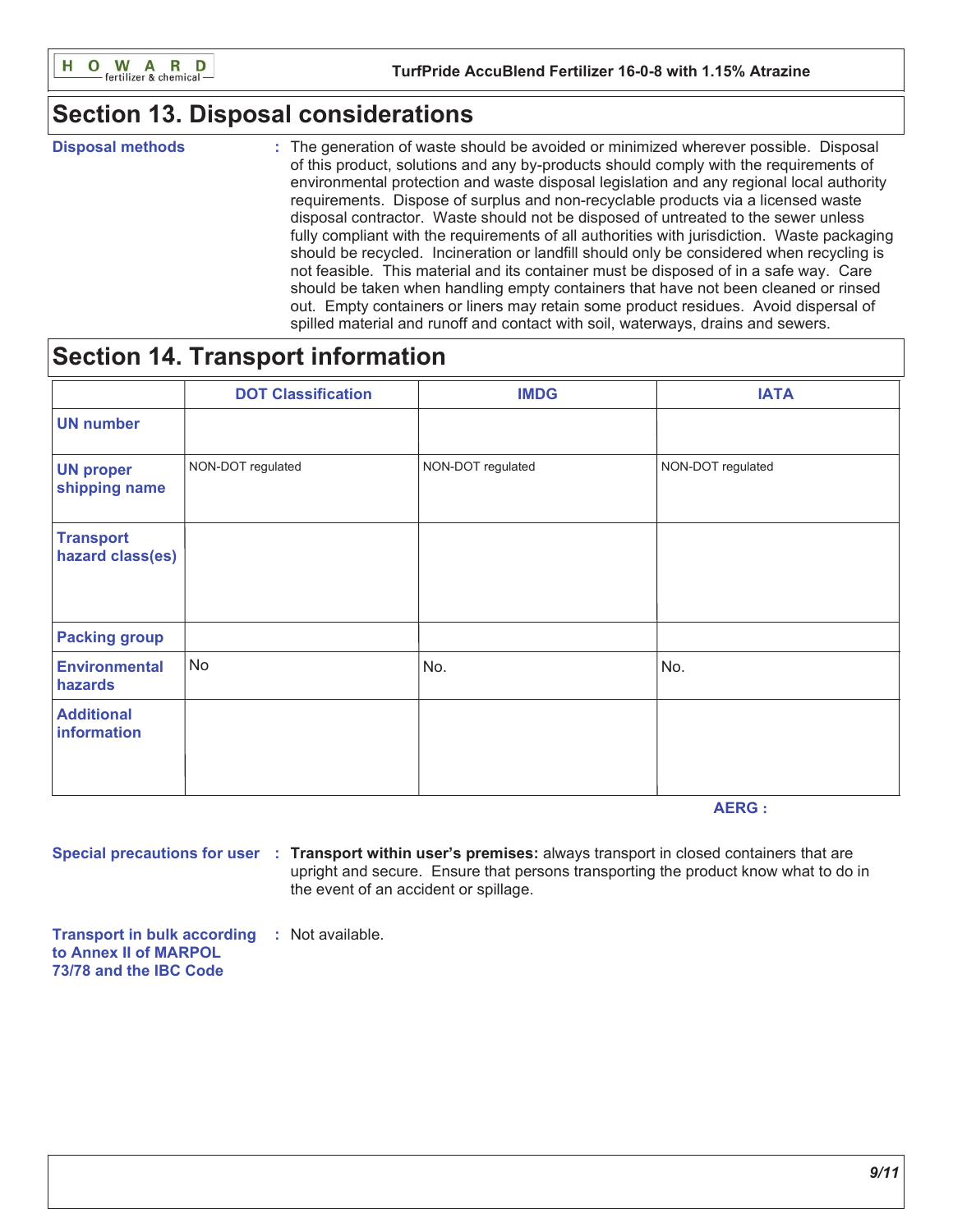O W A R D<br>
Fertilizer & chemicalн

# **Section 15. Regulatory information**

| <b>U.S. Federal regulations</b>                                                   | : TSCA 8(a) CDR Exempt/Partial exemption: Not determined<br>United States inventory (TSCA 8b): Not determined.<br>Clean Water Act (CWA) 307: Not determined<br>Clean Water Act (CWA) 311: Not determined |
|-----------------------------------------------------------------------------------|----------------------------------------------------------------------------------------------------------------------------------------------------------------------------------------------------------|
| <b>Clean Air Act Section 112</b><br>(b) Hazardous Air<br><b>Pollutants (HAPS)</b> | : Not listed                                                                                                                                                                                             |
| <b>Clean Air Act Section 602</b><br><b>Class I Substances</b>                     | : Not listed                                                                                                                                                                                             |
| <b>Clean Air Act Section 602</b><br><b>Class II Substances</b>                    | : Not listed                                                                                                                                                                                             |
| <b>DEA List I Chemicals</b><br>(Precursor Chemicals)                              | : Not listed                                                                                                                                                                                             |
| <b>DEA List II Chemicals</b><br><b>(Essential Chemicals)</b>                      | : Not listed                                                                                                                                                                                             |
| <b>SARA 302/304</b>                                                               |                                                                                                                                                                                                          |
| <b>Composition/information on ingredients</b>                                     |                                                                                                                                                                                                          |
| No products were found.                                                           |                                                                                                                                                                                                          |
| <b>SARA 304 RQ</b>                                                                | : Not applicable.                                                                                                                                                                                        |
| <b>SARA 311/312</b>                                                               |                                                                                                                                                                                                          |
| <b>Classification</b>                                                             | Chronic health hazard                                                                                                                                                                                    |
|                                                                                   |                                                                                                                                                                                                          |

### **Composition/information on ingredients**

| <b>Name</b>        | $\frac{9}{6}$ | <b>Fire</b> | <b>Sudden</b><br>hazard release of<br><b>pressure</b> | <b>Reactive</b> | Immediate<br>(acute)<br>health<br>hazard | <b>Delayed</b><br>(chronic)<br>health<br>hazard |
|--------------------|---------------|-------------|-------------------------------------------------------|-----------------|------------------------------------------|-------------------------------------------------|
| Sulfur             | $2 - 6$       | No          | No.                                                   | No.             | No.                                      | Yes.                                            |
| Atrazine           | 1.15          | No          | No                                                    | ı No            | <b>No</b>                                | Yes                                             |
| muriate of potash  | $10 - 30$     | No          | No                                                    | <b>No</b>       | <b>No</b>                                | No                                              |
| sulfate of ammonia | $10 - 30$     | 'No.        | No.                                                   | No.             | <b>No</b>                                | No                                              |

### **SARA 313**

|                                           | <b>Product name</b> | <b>CAS number</b> | $\frac{6}{6}$ |
|-------------------------------------------|---------------------|-------------------|---------------|
| <b>Form R - Reporting</b><br>requirements |                     |                   |               |
| <b>Supplier notification</b>              |                     |                   |               |

SARA 313 notifications must not be detached from the SDS and any copying and redistribution of the SDS shall include copying and redistribution of the notice attached to copies of the SDS subsequently redistributed.

### **State regulations**

| <b>Massachusetts</b> | : The following components are listed: Sulfur |
|----------------------|-----------------------------------------------|
|----------------------|-----------------------------------------------|

- : None of the components are listed. **New York**
- **New Jersey**
- : The following components are listed: Sulfur;
- Pennsylvania
- : The following components are listed: Sulfur;
- **California Prop. 65**

No products were found.